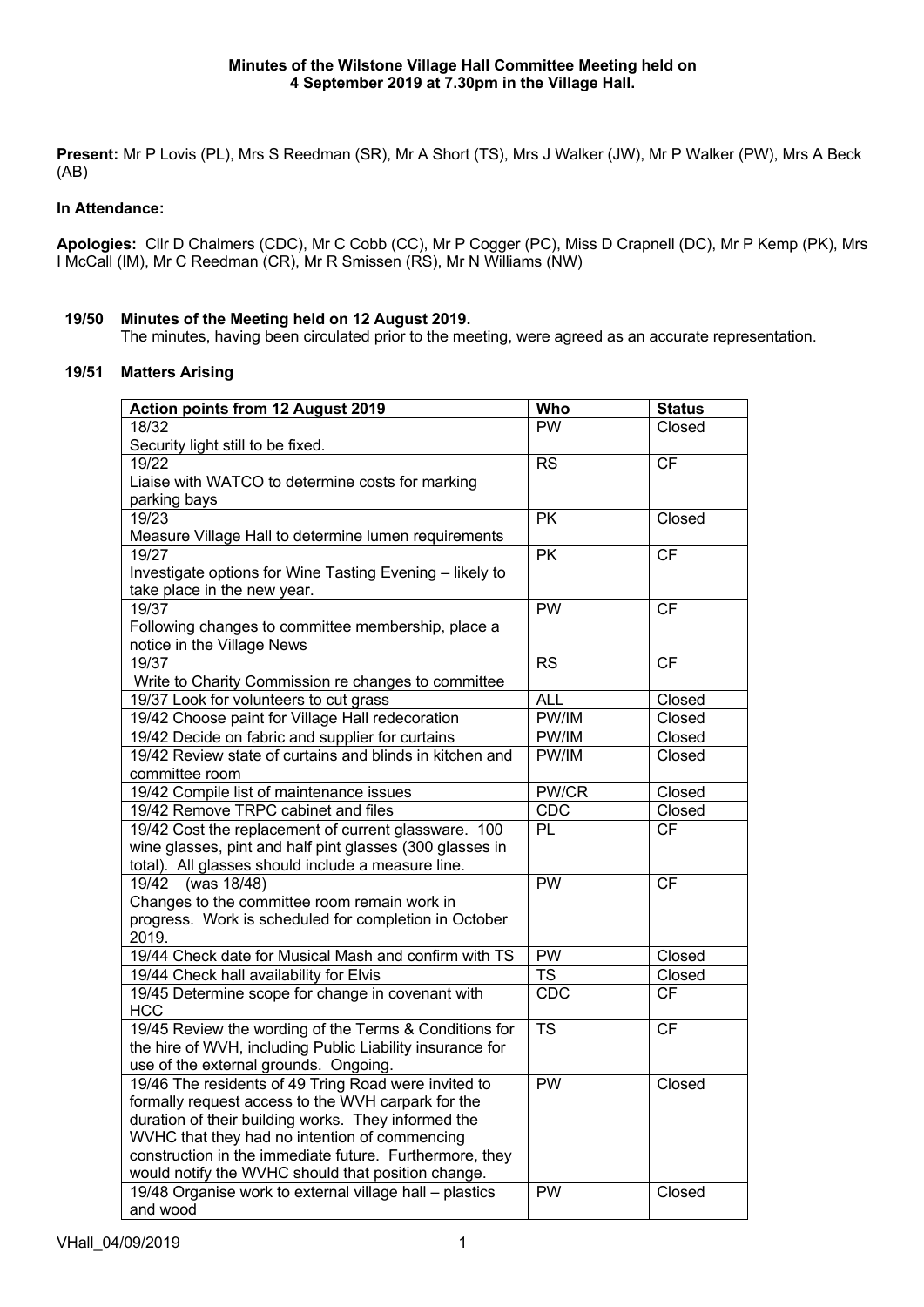#### **Minutes of the Wilstone Village Hall Committee Meeting held on 4 September 2019 at 7.30pm in the Village Hall.**

#### **19/52 Treasurer's Report**

| <b>Balances</b>     | 12 August 2019 |
|---------------------|----------------|
| Current             | £1,716.65      |
| Deposit             | £36,920.00     |
| Money Market (Bond) | £0.00          |
| Petty cash          | £420.84        |
| Awaiting paying in  | £0             |
|                     | £39,057.49     |
| Outstanding bills   | £0.00          |
| Unpaid cheques      | £0.00          |
| Total funds         | £39.057.49     |

#### **19/53 Hall Refurbishment**

PW updated the committee on the status of the Village Hall refurbishment.

The Committee and storage rooms have been cleared out.

Electrical works are complete.

The ceiling lights have been updated to very bright LEDs. Plastic frames are to be added in order to conceal the discoloured boarder left behind; the new light blocks being smaller than those replaced. Dimmers have been fitted to four of the blocks; fitting dimmers to all the light blocks would have resulted in an annoying electrical hum.

Redecoration is in progress. The paint colours chosen are a soft white and indigo.

Panache Interiors have been selected to supply the curtains in Discovery Cobalt. Production is underway.

Changes to the layout and units in the Committee Room remain work in progress. Work is scheduled for completion in October 2019.

A list of maintenance issues has been complied by PW and CR. Work to be carried out as needed.

The committee agreed to review the hall hire prices once refurbishment was complete.

#### **19/54 Past Events**

No events have taken place since the last meeting held on 12 August 2019.

## **19/55 Future Events**

**Film Night**: First film of this season will be Rocket Man.

**Screening of Live Events**: No further action until the new year.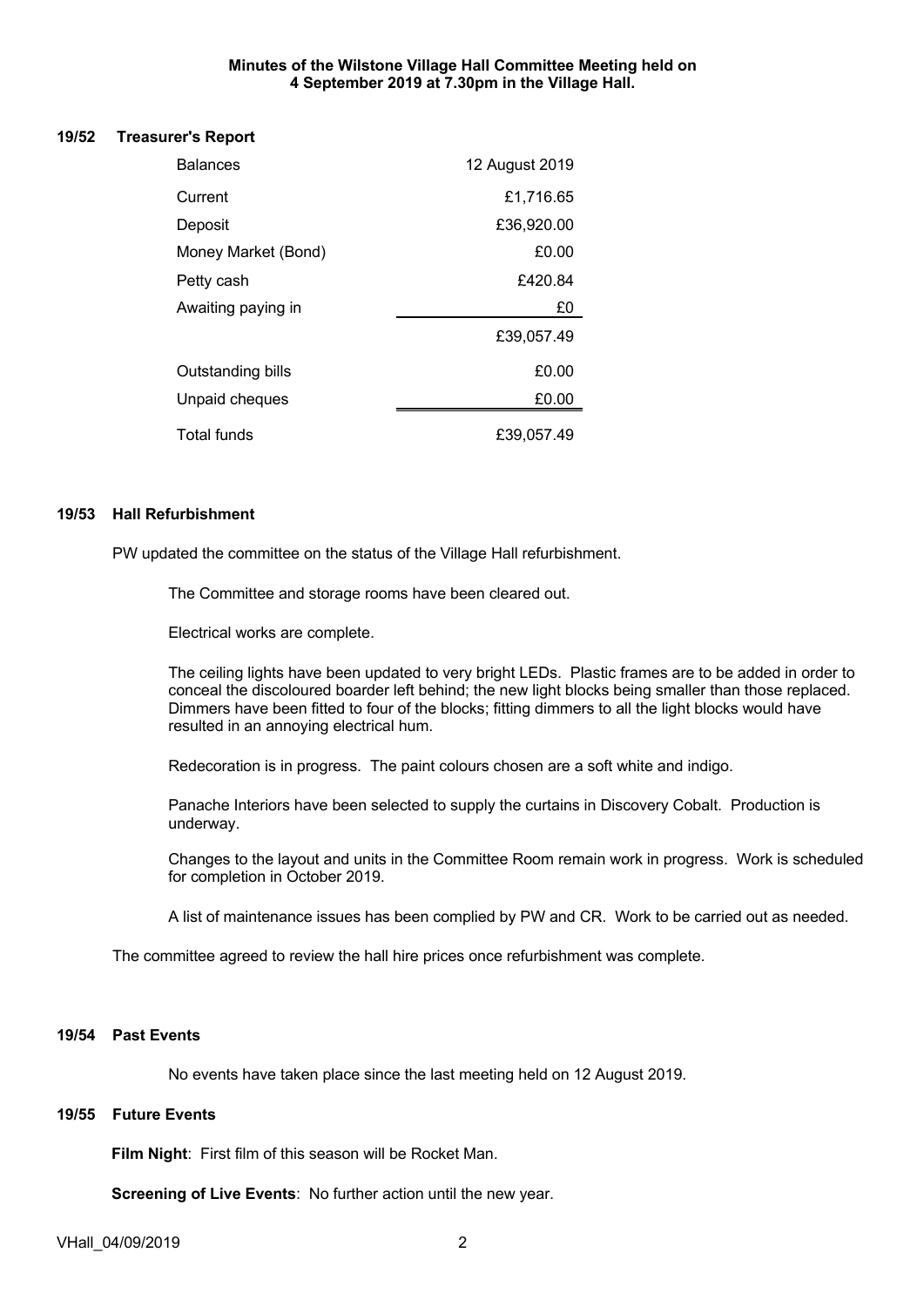#### **Minutes of the Wilstone Village Hall Committee Meeting held on 4 September 2019 at 7.30pm in the Village Hall.**

**Musical Mash:** Will take place on 7<sup>th</sup> December 2019.

**Elvis**: Due to perform on 31<sup>st</sup> January 2020.

Wilstone Show Girls: The Wilstone Show Girls will headline an evening's entertainment on 14<sup>th</sup> March 2020.

## **19/56 Parking**

The committee will continue to work with CDC on a proposal for TRPC.

#### **19/57 Hall Lettings**

The Tango lessons have come to an end.

## **19/58 Any Other Business**

None

# **19/59 Date of next meeting**

Monday, 11<sup>th</sup> November 2019 at 7:30pm, Wilstone Village Hall